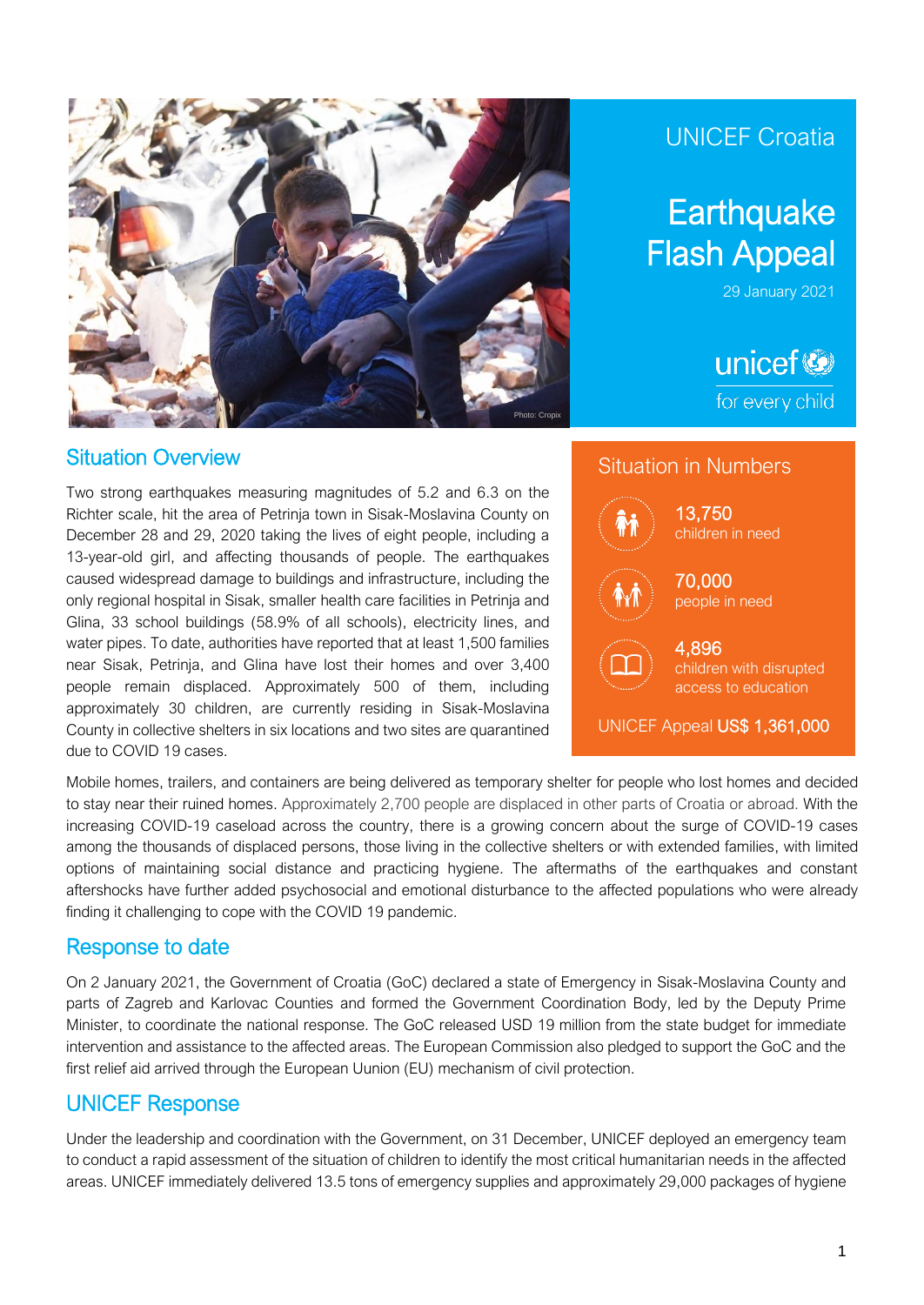products to 24 public and health institutions - schools, kindergartens, general hospitals, and health centres - in the areas of Petrinja, Sisak and Glina.

Addressing the immediate need for child protection, UNICEF, in partnership with the Society for Psychological Assistance (SPA), trained 28 experts who are deployed in three mobile teams to provide mental health and psychosocial support, targeting foster care families and other families at heightened risk. Also, these mobile teams are conducting a detailed assessment of the most urgent needs of children.

Since the earthquake affected the social workforce as well, psychological first aid was provided by 20 January 2021 to 55 critical child protection professionals in centers for social welfare Sisak, Glina and Petrinja. The mobile outreach teams will act as additional support to other deployed mobile teams from the line ministry, which oversee the administrative workload linked to processing approvals for cash benefits. The earthquake severely damaged the building of the social welfare centre in Glina, leaving the social workforce without the necessary work equipment. To ensure the continuation of work and immediate functionality, UNICEF donated 10 notebook computers with pre-installed official governmental software and necessary social welfare applications and databases to the centres for social welfare in Glina and Petrinja. Through UNICEF-supported parenting programmes and a phone-helpline for foster parents' peer support, additional psychosocial support is being provided to children and professionals working in kindergartens, as well as foster caregivers in affected areas.

### Immediate needs of children

The start of school was delayed for up to two weeks for 4,800 students from 17 schools (16 primary and one secondary school), out of a total of 14,700 students in 50 schools in the county. By February 1, all schools are anticipated to start schooling, either online for all students or in the cases where buildings have been made safe and operational again, the primary grades 1-4 and the final year of secondary will attend in-person, following epidemiological rules. Schools collect information on the whereabouts of students every week to determine whether they have left the area or returned. According to reports from schools over 50% of students are currently in the Sisak-Moslavina county.

There are 2,400 children (age 0 – 18) who have some form of disability, and immediate support is required to reach them. With the dual challenges of the aftermath of the earthquakes and the ongoing COVID-19 pandemic, there is an immediate need for mental health psychosocial support for children, youth, and their families.

Furthermore, the needs for health care services and facilities are high and critical, given that most of the healthcare facilities have been damaged. Temporary structures have been installed at different locations to continue to deliver healthcare services, however, with the current COVID 19 pandemic, needs are higher than ever before, resulting in a lack of space for work, lack of PPE for health service providers, critical medical equipment and other supplies. There are seven pediatric primary health teams in Sisak, Petrinja and Glina, covering 8.766 children age 0-18 (out of which 4.772 children age 0-7).

Among the youngest group of children, about 10% of children are at risk of developmental delays and should be timely screened by pediatricians and referred to get diagnosed to either health or/and social welfare diagnostic teams, which is not possible in the current situation.

### Immediate and medium-term priorities

In line with the UNICEF Core Commitments for Children in Humanitarian Action and with the Government's response to the current emergency, UNICEF will pursue a two-pronged approach, which will involve the continued provision of immediate relief assistance in the areas of shelter and non-food items (NFIs), as well as maintaining critical basic services for children over the next few months, including the establishment of temporary learning and child-friendly spaces and access to essential protection and education services. Special consideration will be given to children with disabilities as well as vulnerable girls and women.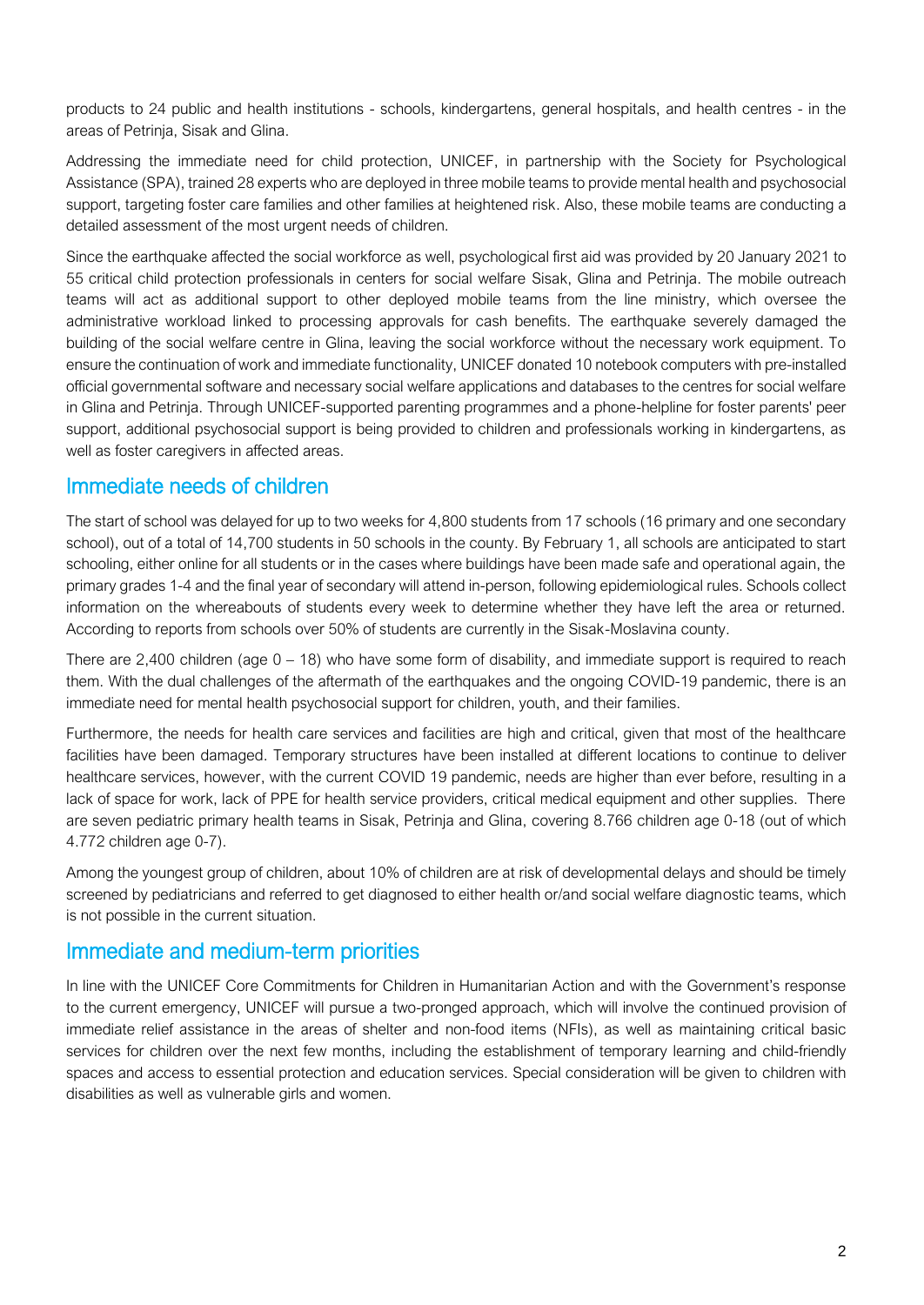### Interventions in priority areas are as follows:



#### Emergency Supplies

UNICEF will mobilize resources to address the urgent and life-sustaining needs of children and their families, with a focus on the most vulnerable. These will include delivery of critical emergency supplies, including personal protective equipment to prevent the spread of COVID-19, medical equipment for health care facilities, hygiene kits, education supplies, early childhood development and recreational kits, etc.



#### Risk Communication and Community Engagement

UNICEF will support the production and dissemination of information to support recovery and resilience of at-risk and affected populations, including parents, caregivers, children, adolescents and youth, as well as to promote and protect the best interest of the child among experts, service providers, and other stakeholders involved in response and recovery in the affected areas. Informal interventions and messaging on the mental health of young people will be designed according to their needs while ensuring accessibility and engagement of vulnerable adolescents and youth.



#### Child Protection

In close partnership with the Ministry of Labour, Pension System, Family and Social Policy, and other partners, UNICEF will ensure the continuation of child protection services and systems that have been disrupted by the earthquakes. This includes the provision of supplies to continue the services, building the capacity of front-line responders, ensuring that all children and adolescents affected by the earthquakes will have access to protection services and are provided with mental health and psychosocial support. Furthermore, UNICEF will work with partners to establish mobile child and adolescent-friendly spaces in the non-urban affected areas and/or container temporary settlements to provide stability and structure in traumatic situations that can jeopardize children's and young people's long-term well-being.

#### Education and ECD

About 10 per cent of children whose education has been disrupted as a consequence of the earthquake belong to vulnerable groups and face dropout and social exclusion. In cooperation with the Ministry of Education, UNICEF will provide support to enable the continuation of education and full inclusion of those children, that is, children with disabilities and Roma children into the school system again. UNICEF and partners will also work on finding the best solutions for providing psychosocial support to all students and teachers. Sisak-Moslavina County hosts one of Croatia's largest Roma suburban settlements, with many Roma girls and boys living in poverty, which has also been heavily affected by the earthquakes. UNICEF will provide mentors to Roma primary- and secondary-school-age children who are at risk of falling behind or dropping out of school due to fear of earthquakes and/or COVID-19. Since many Roma girls and boys do not have adequate home learning environments and established routines for long-term success in school, UNICEF will also provide psychosocial and other support to their parents so that they can better assist children. Where necessary, learning materials for children will be provided as well. Adaptations and additional support will be provided to children with disabilities so that they can better access and participate in school lessons. In cooperation with youth organizations, UNICEF will ensure non-formal education for young people to develop their sense of agency and purpose, build resilience and coping skills. Skills building intervention for young people will also benefit the community as well as young people themselves, by building their skills and engaging them in employment and voluntary activities. UNICEF will work with partners on the reestablishment of early intervention (EI) services for children 0-8 years of age with developmental delays and disabilities in the areas most affected by the earthquakes. This also includes supporting occupational and sensory integration therapy, physiotherapy, and speech therapy for children with disabilities. Also, UNICEF will work with the mobile team (educational rehabilitators), to reach those children and families who are not able to come in person for therapy.